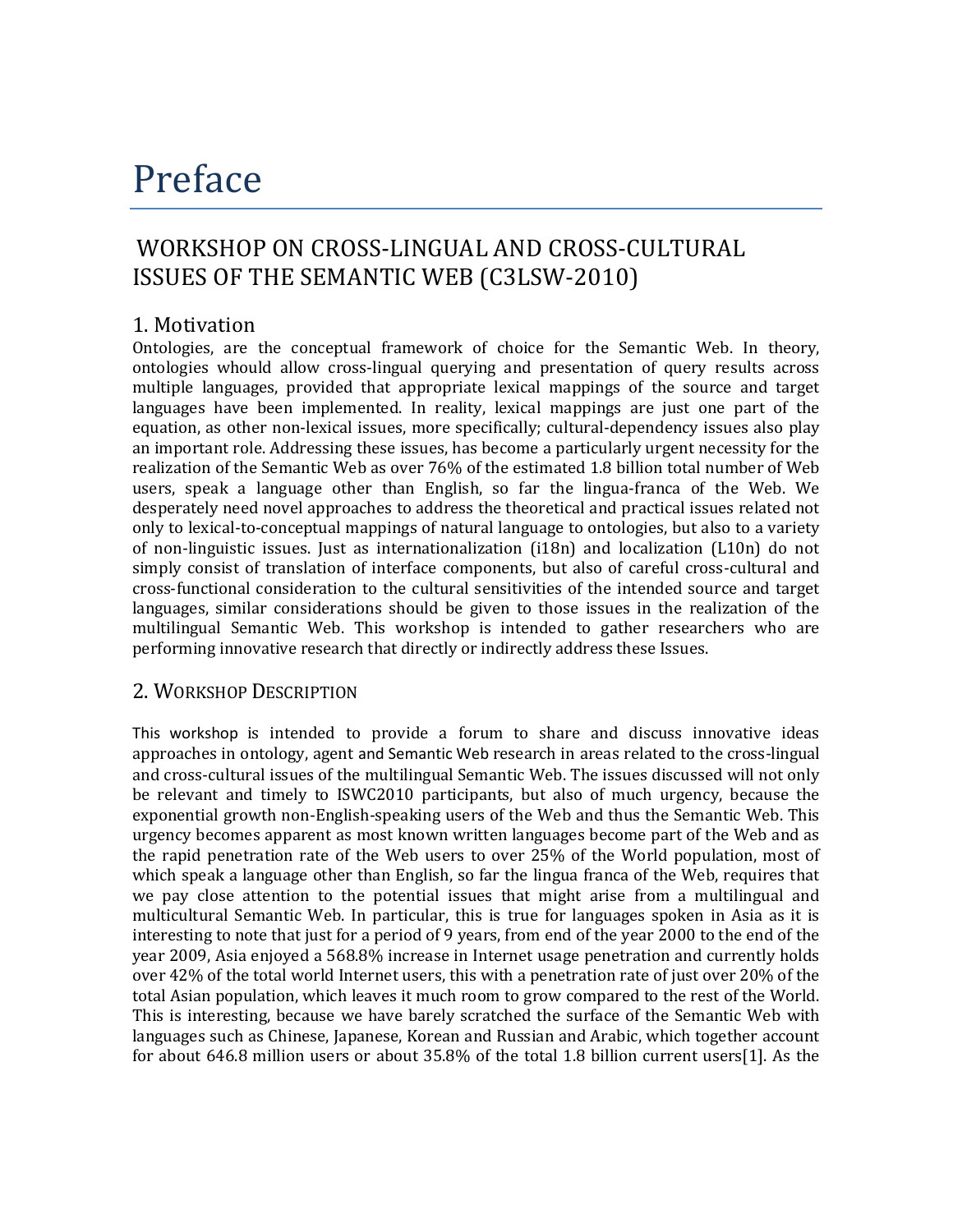penetration rate for these languages increases, new approaches to enable the realization of the multilingual Semantic Web become even more important.

#### *INTENDED WORKSHOP AUDIENCE*

One of the important topics of the workshop, is how to map language-dependent lexica to language-independent ontologies, to enable cross-lingual and cross-cultural querying and presentation of query results across multiple and diverse languages. The increasing use of nonnative languages on the Web can be insightfully compared with the development of interlanguages by second language learners. Moreover, the successful implementation of the multilingual Semantic Web across multiple languages and cultures requires novel approaches to address the theoretical and practical issues related, not only to the mappings of natural language lexica to conceptual ontologies, but also to a variety of other factors peculiar to cultures and their spoken languages. Consider for example, that internationalization (i18n) and localization (L10n) do not simply consist of the relexification of interface components (e.g., phrase-for-phrase translation), but also of careful cross-cultural considerations of the sensitivities of the intended speakers of the source as well as the target languages. Conversely, although ontologies are fundamentally language-independent, when ontologies are used as an interlanguage framework to translate lexical information from one language to another, this usage is subject to the cross-cultural influences which have been historically identified by i18n and L10n efforts. Thus, just as in the case of traditional i18n and L10n approaches, we must address these issues, not only from the theoretical point of view, but also from the engineering, methodology and work-flow points of view.

Moreover, these issues transcend linguistic and cultural aspects as they affect functional implementation of software components, specifically software agents, which must inevitably cross language and cultural boundaries when querying and performing reasoning across ontologies developed under the many linguistic and cultural biases possible in a multilingual Semantic Web. Some questions that come to mind are: Do we need to adapt agent designs, to accommodate for the multi-linguistic and/or multi-cultural boundaries, which agents must inevitable cross to gather knowledge on which to perform reasoning? If so, do we also need to adapt agent communication and negotiation policies for agents collaborating from across these boundaries? Can we learn from and therefore generalize these policies from the interlinguistic and multi-cultural negotiations that take place in multi-cultural societies? Among other topics we anticipate that authors and participants will be interested in one or more of the following topics: